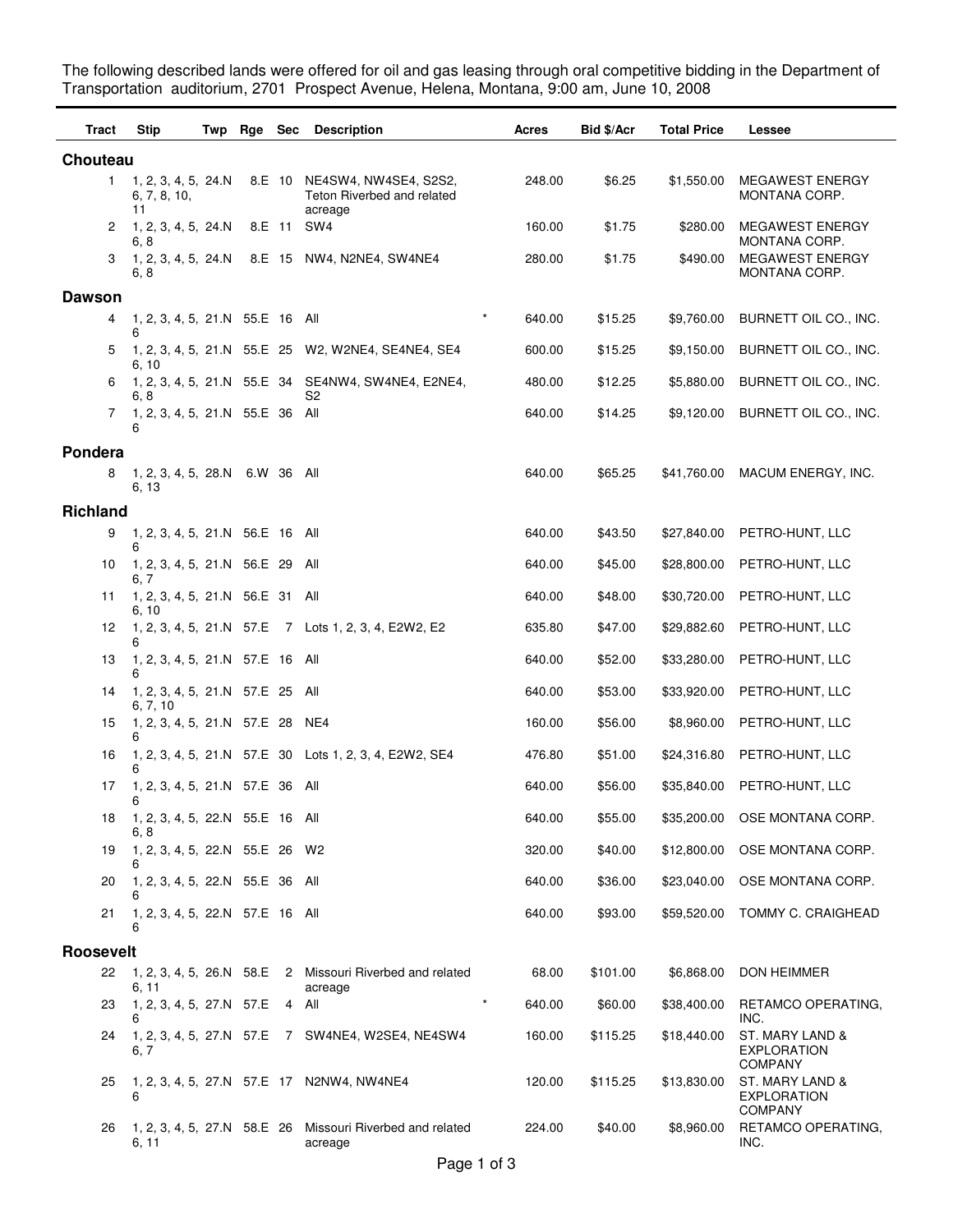| <b>Tract</b>       | <b>Stip</b>                                    | Twp | Rge | <b>Sec</b> | <b>Description</b>                                                                                 |         | Acres  | Bid \$/Acr | <b>Total Price</b> | Lessee                                                           |
|--------------------|------------------------------------------------|-----|-----|------------|----------------------------------------------------------------------------------------------------|---------|--------|------------|--------------------|------------------------------------------------------------------|
| 27                 | 1, 2, 3, 4, 5, 27.N 58.E 35<br>6.11            |     |     |            | Missouri Riverbed and related<br>acreage                                                           |         | 332.00 | \$38.00    | \$12,616.00        | RETAMCO OPERATING,<br>INC.                                       |
| 28                 | 1, 2, 3, 4, 5, 27.N 58.E 36<br>6, 10, 11       |     |     |            | Lots 1, 2, 3, 4, N2NW4,<br>SE4NW4, NE4, N2SE4,<br>SW4SE4, Missouri Riverbed<br>and related acreage |         | 640.00 | \$38.00    | \$24,320.00        | RETAMCO OPERATING,<br>INC.                                       |
| <b>Rosebud</b>     |                                                |     |     |            |                                                                                                    |         |        |            |                    |                                                                  |
| 29                 | 6                                              |     |     |            | 1, 2, 3, 4, 5, 11.N 33.E 5 Lots 1, 2, 3, 4, S2N2, S2                                               |         | 640.40 | \$86.00    | \$55,074.40        | RETAMCO OPERATING,<br>INC.                                       |
| 30                 | 1, 2, 3, 4, 5, 11.N 33.E<br>6.7                |     |     | - 9        | All                                                                                                |         | 640.00 | \$85.50    | \$54,720.00        | RETAMCO OPERATING,<br>INC.                                       |
| <b>Sheridan</b>    |                                                |     |     |            |                                                                                                    |         |        |            |                    |                                                                  |
| 31                 | 6                                              |     |     |            | 1, 2, 3, 4, 5, 32. N 59. E 16 Lots 1, 2, 3, 4, W2, from the<br>surface to the base of the          |         | 485.88 | \$25.00    | \$12,147.00        | RIDGE PETROLEUM<br>CORPORATION                                   |
| 32                 | 1, 2, 3, 4, 5, 34.N 58.E 16<br>6               |     |     |            | Charles formation<br>NW4, NW4NE4, S2NE4, S2                                                        |         | 600.00 | \$37.00    | \$22,200.00        | TOMMY C. CRAIGHEAD                                               |
| 33                 | 1, 2, 3, 4, 5, 35.N 58.E 21<br>6               |     |     |            | SE4                                                                                                |         | 160.00 | \$15.00    | \$2,400.00         | RETAMCO OPERATING,<br>INC.                                       |
| 34                 | 1, 2, 3, 4, 5, 35.N 58.E 28<br>6               |     |     |            | NE4                                                                                                |         | 160.00 | \$15.50    | \$2,480.00         | RETAMCO OPERATING,<br>INC.                                       |
| 35                 | 1, 2, 3, 4, 5, 36.N 53.E 16<br>6               |     |     |            | All, limited to the Bakken<br>formation                                                            |         | 640.00 | \$1.50     | \$960.00           | <b>MEADOWLARK</b><br>SEARCH, INC.                                |
| 36                 | 1, 2, 3, 4, 5, 36.N 54.E<br>6                  |     |     | 8          | NE4                                                                                                | $\star$ | 160.00 | \$20.25    | \$3,240.00         | <b>EMPIRE OIL COMPANY</b>                                        |
| 37                 | 1, 2, 3, 4, 5, 36.N 54.E<br>6                  |     |     | 9          | NW <sub>4</sub>                                                                                    |         | 160.00 | \$1.75     | \$280.00           | <b>EMPIRE OIL COMPANY</b>                                        |
| 38                 | 1, 2, 3, 4, 5, 36.N 57.E 16 All<br>6           |     |     |            |                                                                                                    |         | 640.00 | \$125.00   | \$80,000.00        | HOOVER & STACY, INC.                                             |
| 39                 | 1, 2, 3, 4, 5, 36.N 57.E 36 All<br>6           |     |     |            |                                                                                                    |         | 640.00 | \$48.00    | \$30,720.00        | RETAMCO OPERATING,<br>INC.                                       |
| 40                 | 6, 8, 9                                        |     |     |            | 1, 2, 3, 4, 5, 36.N 58.E 36 Lots 1 thru 12, NE4NW4,<br>W2W2, and lakebeds within<br>section        |         | 843.00 | \$48.00    | \$40,464.00        | RETAMCO OPERATING,<br>INC.                                       |
| 41                 | 1, 2, 3, 4, 5, 37.N 52.E 36 All<br>6           |     |     |            |                                                                                                    | $\star$ | 640.00 | \$15.50    | \$9,920.00         | OSE MONTANA CORP.                                                |
| <b>Sweet Grass</b> |                                                |     |     |            |                                                                                                    |         |        |            |                    |                                                                  |
| 42                 | 1, 2, 3, 4, 5, 1.S 15.E 16 All<br>6, 7, 10, 12 |     |     |            |                                                                                                    |         | 640.00 | \$100.00   | \$64,000.00        | PACER ENERGY LLC                                                 |
| <b>Teton</b>       |                                                |     |     |            |                                                                                                    |         |        |            |                    |                                                                  |
| 43                 | 2, 3, 4, 5, 6, 26.N 8.W<br>15                  |     |     |            | 4 Lots 1, 2, SE4NW4                                                                                |         | 0.00   | \$0.00     | \$0.00             | <b>TRACT DEFERRED</b>                                            |
| 44                 | 2, 3, 4, 5, 6, 26.N 8.W<br>15                  |     |     |            | 5 Lot 2, S2NW4, SW4NE4                                                                             |         | 0.00   | \$0.00     | \$0.00             | TRACT DEFERRED                                                   |
| 45                 | 6. 14                                          |     |     |            | 1, 2, 3, 4, 5, 26. N 8. W 16 Lots 1, 2, 4, 5, NW4, W2NE4,<br>NW4SE4, N2SW4                         |         | 0.00   | \$0.00     | \$0.00             | TRACT DEFERRED                                                   |
| 46                 | 2, 3, 4, 5, 6, 27.N 8.W 33 SW4SE4<br>15        |     |     |            |                                                                                                    |         | 0.00   | \$0.00     | \$0.00             | <b>TRACT DEFERRED</b>                                            |
| <b>Toole</b>       |                                                |     |     |            |                                                                                                    |         |        |            |                    |                                                                  |
| 47                 | 1, 2, 3, 4, 5, 35. N<br>6                      |     |     |            | 1.E 35 W2E2, E2NW4, SE4SE4,<br>NE4SW4                                                              |         | 320.00 | \$16.25    | \$5,200.00         | <b>TARGE ENERGY</b><br><b>EXPLORATION AND</b><br>PRODUCTION, LLC |
| 48                 | 1, 2, 3, 4, 5, 33.N 2.W 36<br>6                |     |     |            | All, below the base of the<br>Kootenai formation                                                   |         | 640.00 | \$3.00     | \$1,920.00         | KEESUN CORP.                                                     |
| Yellowstone        |                                                |     |     |            |                                                                                                    |         |        |            |                    |                                                                  |
| 49                 | 1, 2, 3, 4, 5, 4.N 26.E 26 E2W2<br>6           |     |     |            |                                                                                                    |         | 160.00 | \$1.50     |                    | \$240.00 GILBERT G. DALLAS                                       |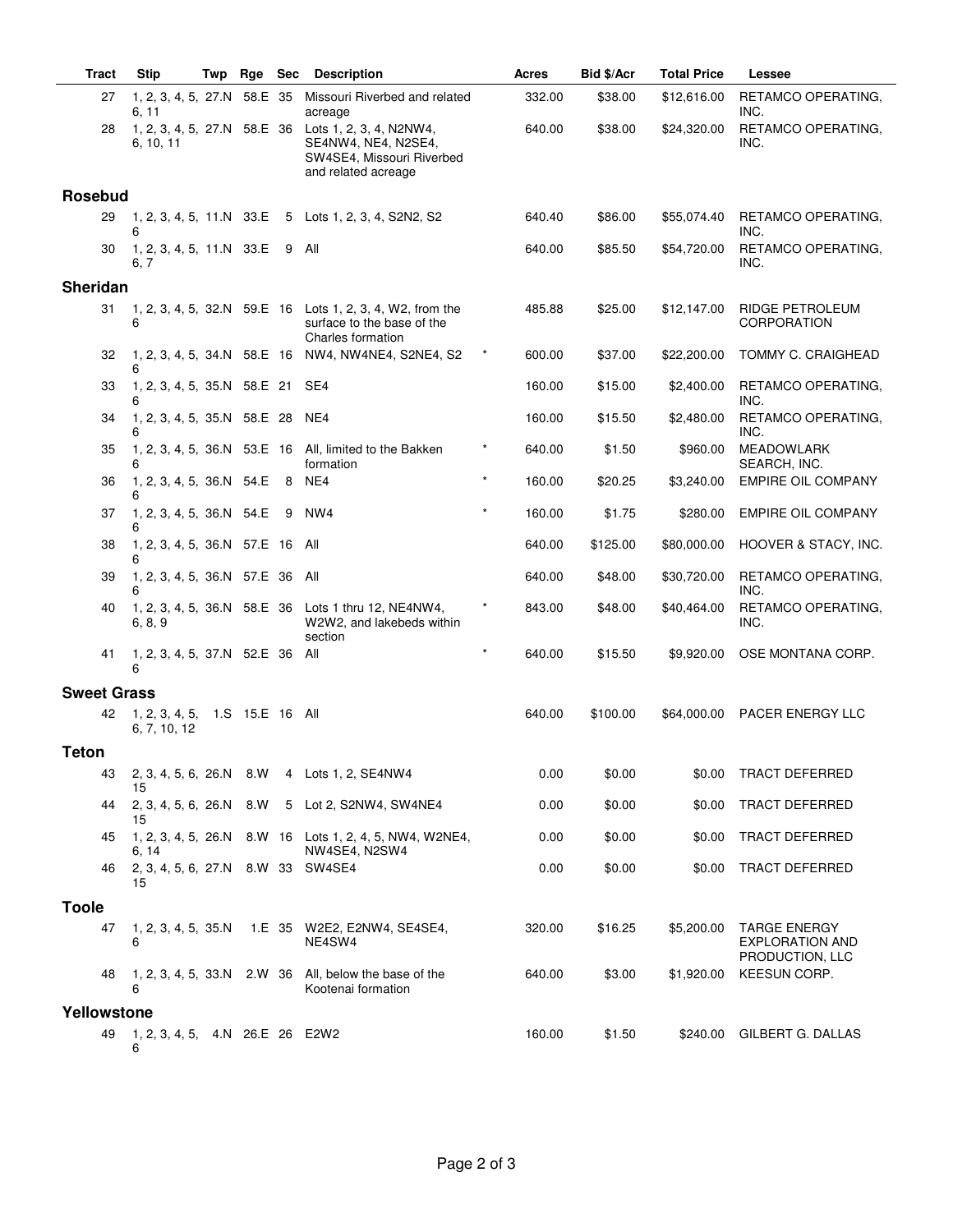## *Summary by Lessor*

*Dept of Natural Resources & Conservation* 21393.88 49

\* Part of all of tract is not state-owned surface

|                          | Oil and Gas Lease Sale Summary |              |  |
|--------------------------|--------------------------------|--------------|--|
| <b>Lease Sale Totals</b> | Tracts                         | 49           |  |
|                          | <b>Acres</b>                   | 21,393.88    |  |
|                          | <b>Total Bid Revenue</b>       | \$971,508.80 |  |
|                          | Avg Bid Per Acre               | \$45.41      |  |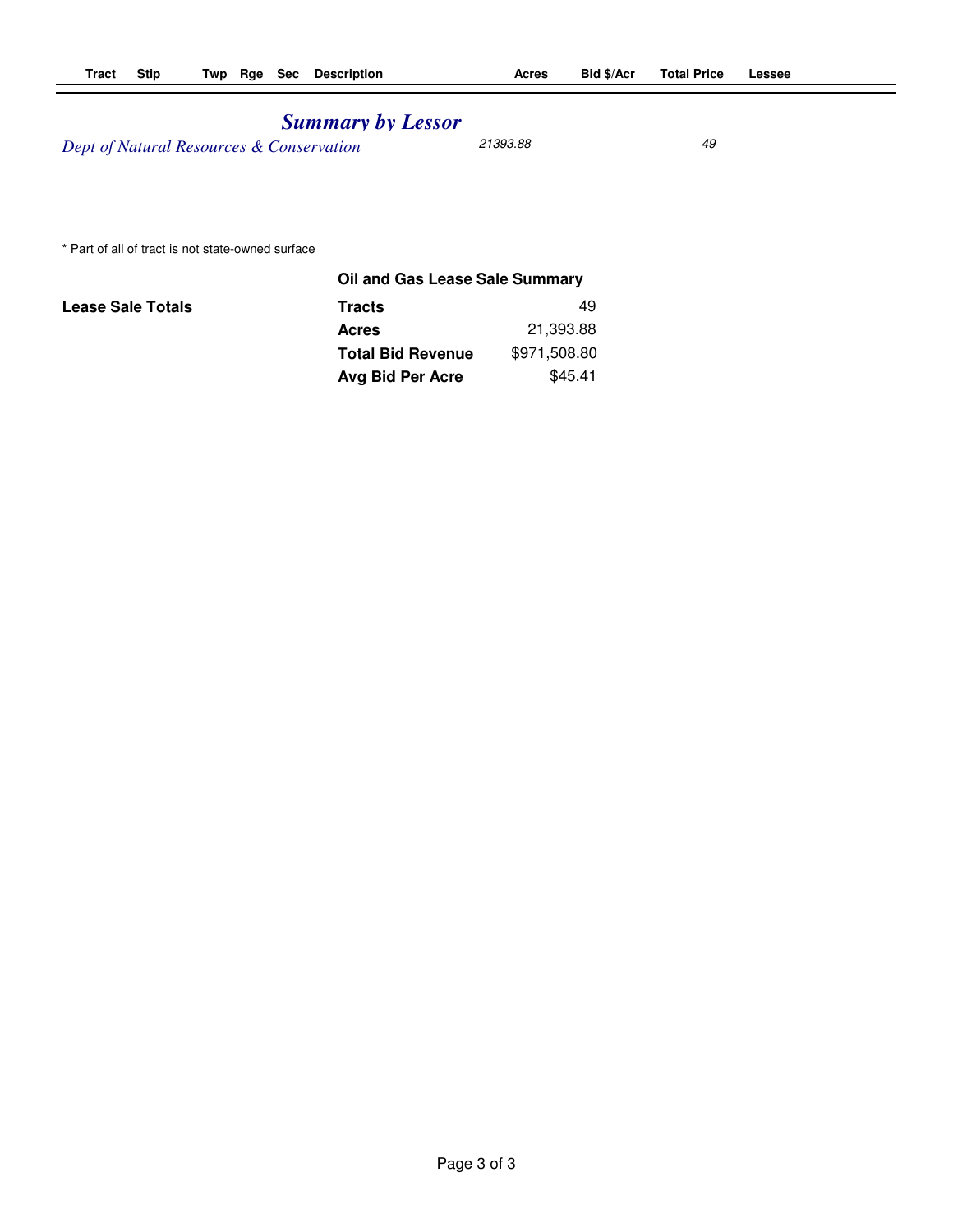## **Stipulations**

- 1 Lessee shall notify and obtain approval from the Department's Trust Land Management Division (TLMD) prior to constructing well pads, roads, power lines, and related facilities that may require surface disturbance on the tract. Lessee shall comply with any mitigation measures stipulated in TLMD's approval.
- 2 Prior to the drilling of any well, lessee shall send one copy of the well prognosis, including Form 22 "Application for Permit" to the Department's Trust Land Management Division (TLMD). After a well is drilled and completed, lessee shall send one copy of all logs run, Form 4A "Completion Report", and geologic report to TLMD. A copy of Form 2 "Sundry Notice and Report of Wells" or other appropriate Board of Oil and Gas Conservation form shall be sent to TLMD whenever any subsequent change in well status or operator is intended or has occurred. Lessee shall also notify and obtain approval from the TLMD prior to plugging a well on the lease premises.

Issuance of this lease in no way commits the Land Board to approval of coal bed methane production on this lease. Any coal bed methane extraction wells would require subsequent review and approval by the board.

- The TLMD will complete an initial review for cultural resources and, where applicable, paleontological 3 resources of the area intended for disturbance and may require a resources inventory. Based on the results of the inventory, the TLMD may restrict surface activity for the purpose of protecting significant resources located on the lease premises.
- The lessee shall be responsible for controlling any noxious weeds introduced by lessee's activity on State-4 owned land and shall prevent or eradicate the spread of those noxious weeds onto land adjoining the lease premises.
- 5 The definitions of "oil" and "gas" provided in 82-1-111, MCA, do not apply to this lease for royalty calculation purposes.
- 6 If the State does not own the surface, the lessee must contact the owner of the surface in writing at least 30 days prior to any surface activity. A copy of the correspondence shall be sent to TLMD.
- 7 Due to unstable soil conditions on this tract and/or topography that is rough and/or steep, surface use may be restricted or denied. Seismic activity may be restricted to poltershots.
- 8 The lessee is responsible to pay for all damages, including penalties and charges assessed by the USDA-CFSA on CRP lands, as a result of drilling and production on the tract.
- Any activity within 1/8 mile of the river, flood plain, or lake/reservoir on or adjacent to this tract must be 9 approved in writing by the TLMD prior to commencement. No surface occupancy is allowed within the bed of the river, abandoned channels, the bed of the lake/reservoir, or on islands and accretions associated with the river or lake/reservoir.
- 10 Due to the floodplain/wetlands area(s), surface use may be restricted or denied.
- This tract contains navigable riverbeds. No surface occupancy is allowed within the bed of the navigable 11 river, abandoned channels, or on islands and accretions. In addition, upon completion of a successful well, where river title is disputed, the lessee will file an interpleader action under Rule 22, M.R.Civ.P. in the Montana District Court, or other court having jurisdiction, in which the leased lands are located for all acreage within the lease in which the title is disputed. The lessee shall name all potential royalty claimants as defendants.
- A critical weed problem exists on this tract. Additional mitigation measures will be required to prevent 12 further spread of noxious weeds. The Department may require such measures as power washing of vehicles, car pooling, timing restrictions for seismic, etc. to facilitate this prevention.